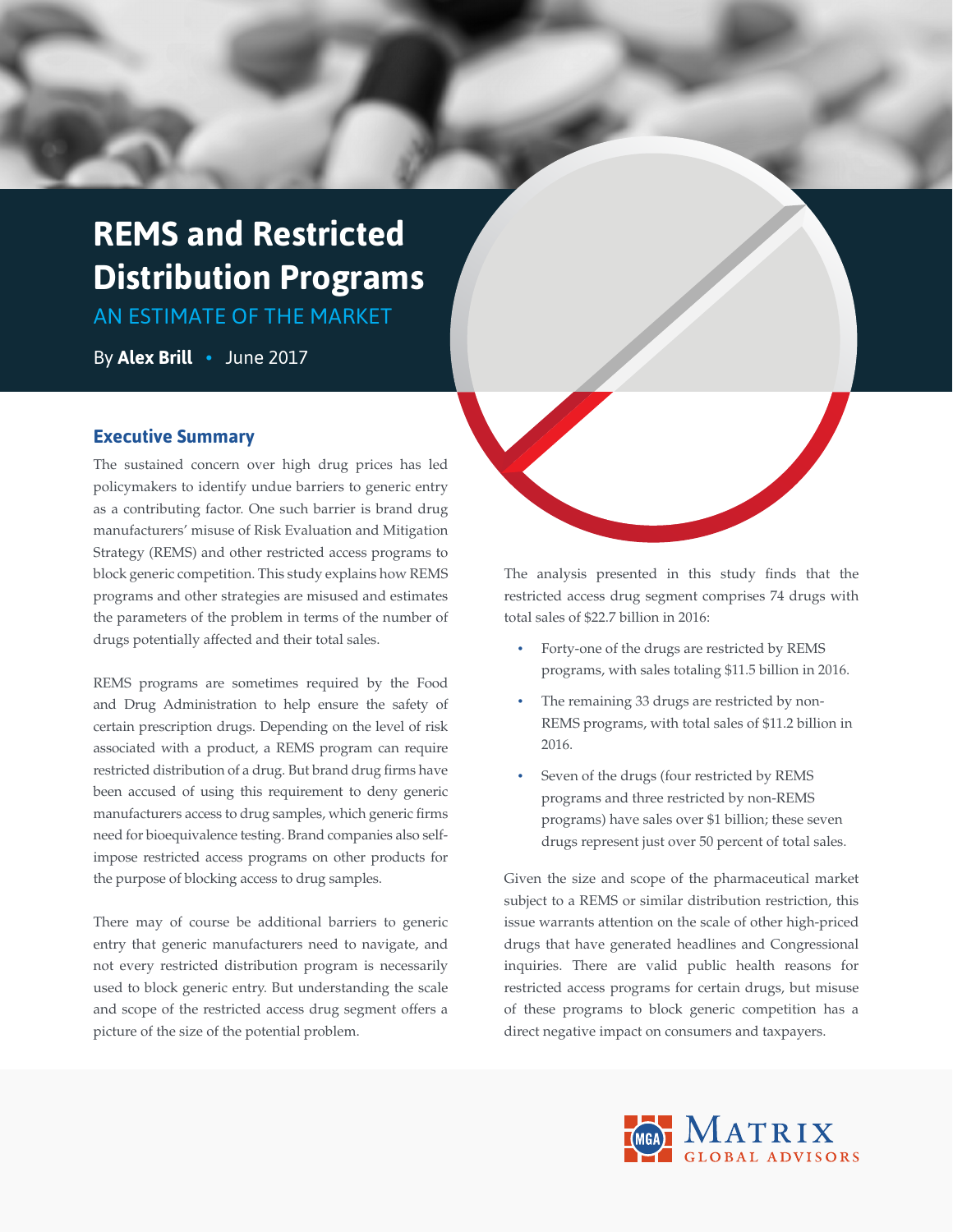#### **Introduction**

**High drug prices remain a concern among policymakers, and while a number of factors have been identified as causes, undue barriers to generic entry is one that has recently garnered increased attention. One proposed solution is legislation to stop brand drug companies from improperly using Risk Evaluation and Mitigation Strategy (REMS) programs and other restricted access programs to block generic competition. This study explains how REMS programs and related strategies are misused and estimates the parameters of the problem in terms of the number of drugs potentially affected and their total sales. Given the size and scope of the pharmaceutical market subject to a REMS or similar distribution restriction, this issue warrants attention on the scale of other high-priced drugs that have generated headlines and Congressional inquiries.** 

#### **Background**

REMS programs are sometimes required by the Food and Drug Administration (FDA) to help ensure the safety of certain small-molecule drugs and biologics. Depending on the level of risk associated with a product, a REMS program can require one or more of the following: a medication guide; a communication plan; "elements to assure safe use" (ETASU), which mandate various types of restrictions on product distribution; and an implementation system, which can instruct manufacturers to monitor distribution and use. Nearly 40 percent of new FDA approvals are subject to REMS programs.**<sup>1</sup>** There are currently 71 REMS programs in place, and 42 of them include ETASU**<sup>2</sup>** – the restricted distribution component that brand drug companies can use to hinder generic drug manufacturers' attempts to bring competitor products to market.

In order to receive FDA approval for a generic product in development, a generic manufacturer must test the product against a sample of the brand drug to ensure bioequivalence. But brand drug firms have been accused of using REMS programs with ETASU to deny access to drug samples requested by generic firms. On top of this, brand companies self-impose restricted access programs on other products for the purpose of blocking access to drug samples. REMS programs with ETASU have become much more common in recent years. In 2009, only medication guides were required for roughly 75 percent of REMS programs, but now nearly 60 percent of REMS programs include ETASU. And the use of REMSlike programs to block generic market entry has also been on the rise.

If brand manufacturers stop generic companies from accessing samples, they can effectively keep a generic off the market, thus protecting their monopoly market position and denying price competition. This practice can result in substantial lost savings to consumers and private and public payors, as generic drugs are on average 80–85 percent cheaper than their brand counterparts.**<sup>3</sup>** In 2014, I analyzed 40 drugs for which brand companies were refusing to provide samples, as reported by generic manufacturers. I estimated that \$5.4 billion in annual drug spending could be saved if generic versions of these drugs came to market.**<sup>4</sup>**

Since the Food and Drug Administration Amendments Act of 2007 (FDAAA) allowed the FDA to institute REMS programs, there has been concern about the potential for misuse. In fact, the first version of the FDAAA introduced in the House of Representatives included a provision that would have required brand drug manufacturers to sell a restricted access product at fair market value to a generic manufacturer for bioequivalence testing and development.**<sup>5</sup>** But this provision was not retained in the final bill.

Over the last decade, as these concerns have been borne out, the FDA and the Federal Trade Commission alike have expressed the need to address the misuse of REMS and other restricted access programs. Lawmakers on Capitol Hill have attempted to enact legislation correcting the problem, but so far without success.The most recent legislative attempts include two bipartisan bills introduced in April 2017, the Creating and Restoring Equal Access to Equivalent Samples Act (known as the CREATES Act) and the Fair Access for Safe and Timely Generics Act (or the FAST Generics Act).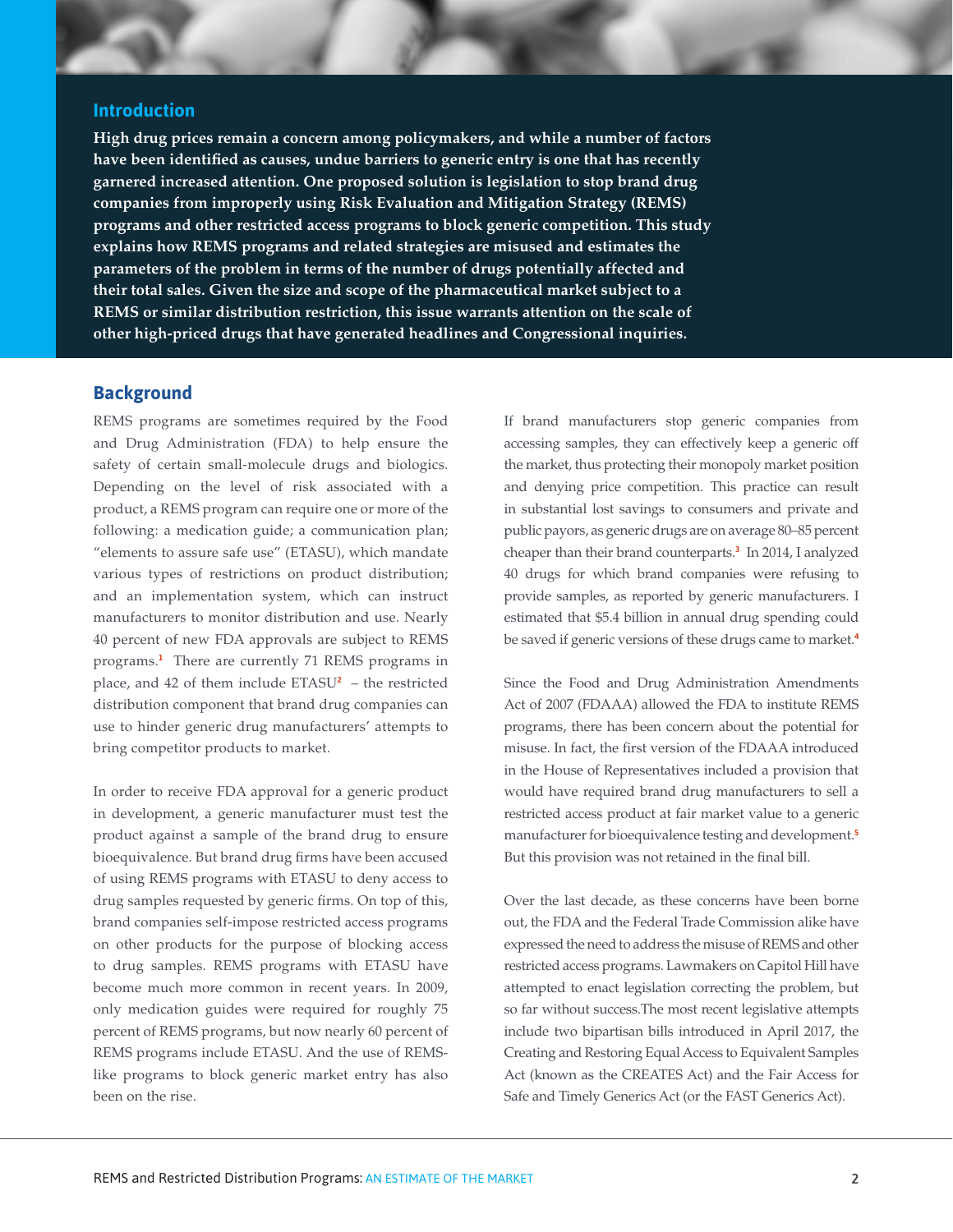**Distribution of Restricted Drugs by 2016 Sales** 35 \$14 billion 30 \$12 billion 25 \$10 billion **Number** 20 \$8 billion **of drugs Sales** 15 \$6 billion 10 \$4 billion  $\left( 7\right)$ 5 \$2 billion **<\$10 million \$10 million–\$100 million \$101 million–\$1 billion >\$1 billion**

## **Scale and Scope of Restricted Access Drug Segment**

To determine the scale and scope of this problem, I estimate the size of the brand drug market that is currently restricted due to REMS with ETASU or other restricted distribution programs used by brand drug companies to prevent generic competition. There may of course be additional barriers to generic entry

that manufacturers need to navigate with respect to any particular generic application, and certainly not every restricted distribution program (REMS with ETASU or otherwise) is necessarily used to limit generic entry. However, the number of brand drugs and the size of the affected markets offer a picture of the size of the potential problem posed by the misuse of these programs.

For this analysis, I examine all brand drugs under REMS programs with ETASU,**<sup>6</sup>** excluding those products for which a generic is already approved.**<sup>7</sup>** I also look at brand drugs identified by generic drug manufacturers as restricted under non-REMS programs. These drugs were identified in a survey that the Association for Accessible Medicines conducted of its members. Before including a non-REMS drug in the analysis, I ascertained that there was no approved generic version in the FDA Orange Book.**<sup>8</sup>**

The analysis consists of 41 products under REMS programs with ETASU with sales totaling \$11.5 billion in 2016, and 33 non-REMS restricted products with total sales of \$11.2 billion in 2016.**<sup>9</sup>** The combined size of the restricted access

\$22.7 **Billion** Restricted products sales

non-REMS program. **High-Profile, High-Price Drugs**

drug segment is thus 74 drugs with total sales in 2016 of \$22.7 billion. Sales for these drugs in 2016 averaged \$307 million. Seven of the drugs had sales over \$1 billion, and these seven represent just over 50 percent of total sales. Four of the seven (Revlimid, Suboxone, Tysabri, and Truvada) are under REMS programs with ETASU, and the other three (Aubagio, Imbruvica, and Zytiga) were identified by surveyed generic firms as restricted by a

> Considering the size of the restricted access drug segment – \$22.7 billion in sales in 2016 – relatively little public attention has been given to it. For context, it is helpful to compare it to high-priced products that have generated attention-grabbing headlines and widespread outrage.

For example, Sovaldi, the hepatitis C drug that made headlines in 2014 with a price of \$1,000 a pill, had 2016 sales of \$2.4 billion. Daraprim – the drug that made Martin Shkreli infamous in 2015 when his company, Turing Pharmaceuticals, purchased it and raised the price 5,000 percent – had 2016 sales of \$19 million. And the heart drugs Isuprel and Nitropress – two of the products over which Valeant Pharmaceuticals took heat in 2015 for exorbitant price increases – had 2016 sales of \$400 million.**<sup>10</sup>**

Of course, these are anecdotes that highlight broader public policy concerns about high drug prices, but they do offer helpful context for the drug segment subject to restricted access programs.